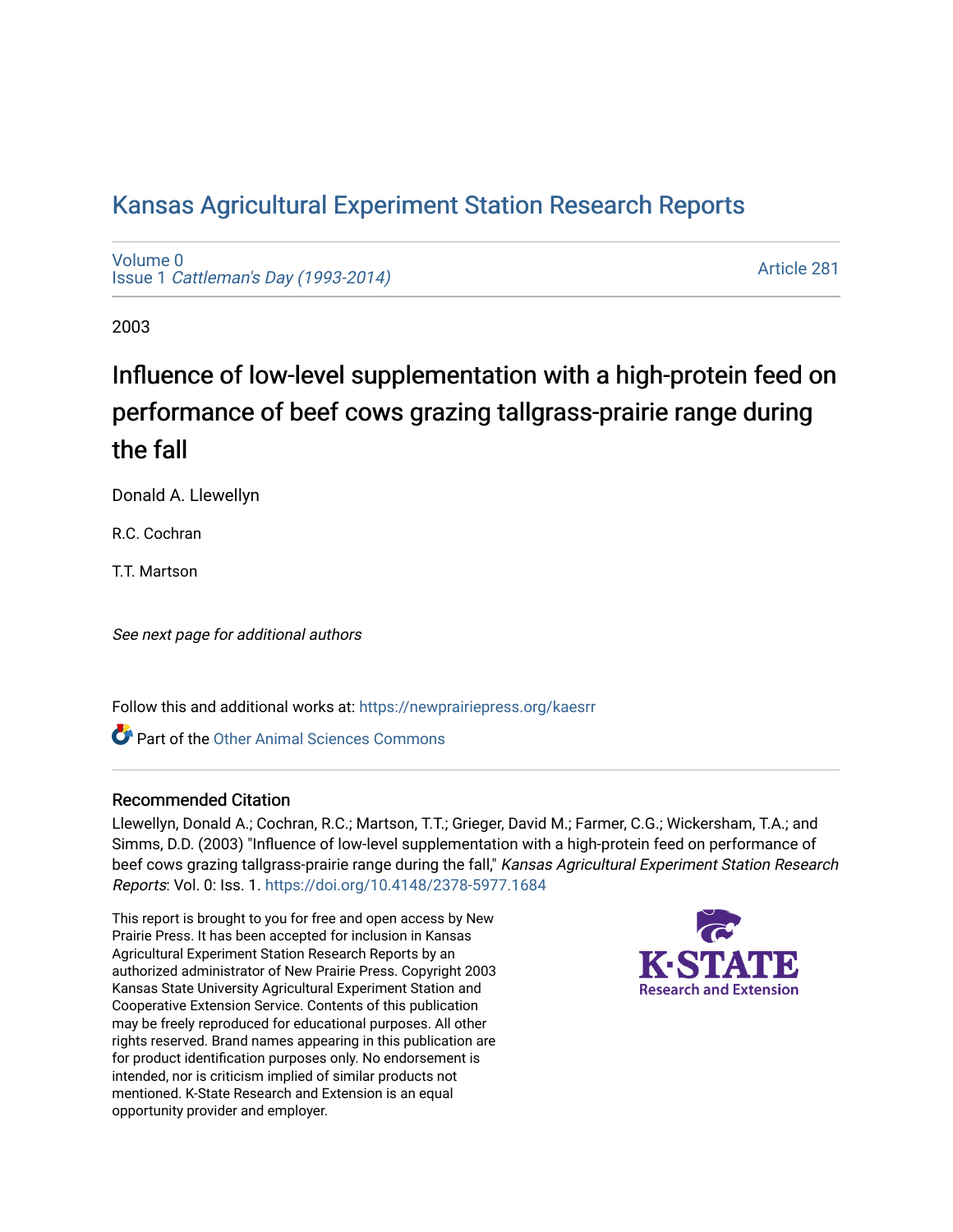# Influence of low-level supplementation with a high-protein feed on performance of beef cows grazing tallgrass-prairie range during the fall

## Abstract

An experiment was conducted to evaluate the effect of hand feeding a limited quantity of a high-protein supplement during the fall grazing period on cow and calf performance. The time of initiation of supplementation was also evaluated. One-hundred thirty-six multiparous, pregnant, spring-calving cows grazing native range were assigned to supplementation treatments. Control cows received no fall supplementation. Supplemented cows received 0.14% of body weight per day (1.5 lbs per day) of a highprotein supplement (40% crude protein, as-fed basis) approximately 2 months before and after weaning (Aug 15 to Dec 14; weaning = Oct 15) or only after weaning (Oct 15 to Dec 14). Supplement was fed 3 days per week (Monday, Wednesday, and Friday) and was prorated to deliver the designated daily amount. All cows received 4 lbs per day of the same supplement during the winter (Dec 14 until calving in early March). Fall and cumulative winter performance (body condition score and body weight) indicated that providing a limited amount of a high-protein supplement during the fall supplementation period can increase cow body condition and body weight, and in some cases, subsequent calf performance. Fall supplementation did not significantly affect the proportion of cows cycling prior to the breeding season or subsequent pregnancy rate.

### Keywords

Cattlemen's Day, 2003; Kansas Agricultural Experiment Station contribution; no. 03-272-S; Report of progress (Kansas State University. Agricultural Experiment Station and Cooperative Extension Service); 908; Beef; High protein feed; Tallgrass-prairie range

#### Creative Commons License



This work is licensed under a [Creative Commons Attribution 4.0 License](https://creativecommons.org/licenses/by/4.0/).

## Authors

Donald A. Llewellyn, R.C. Cochran, T.T. Martson, David M. Grieger, C.G. Farmer, T.A. Wickersham, and D.D. Simms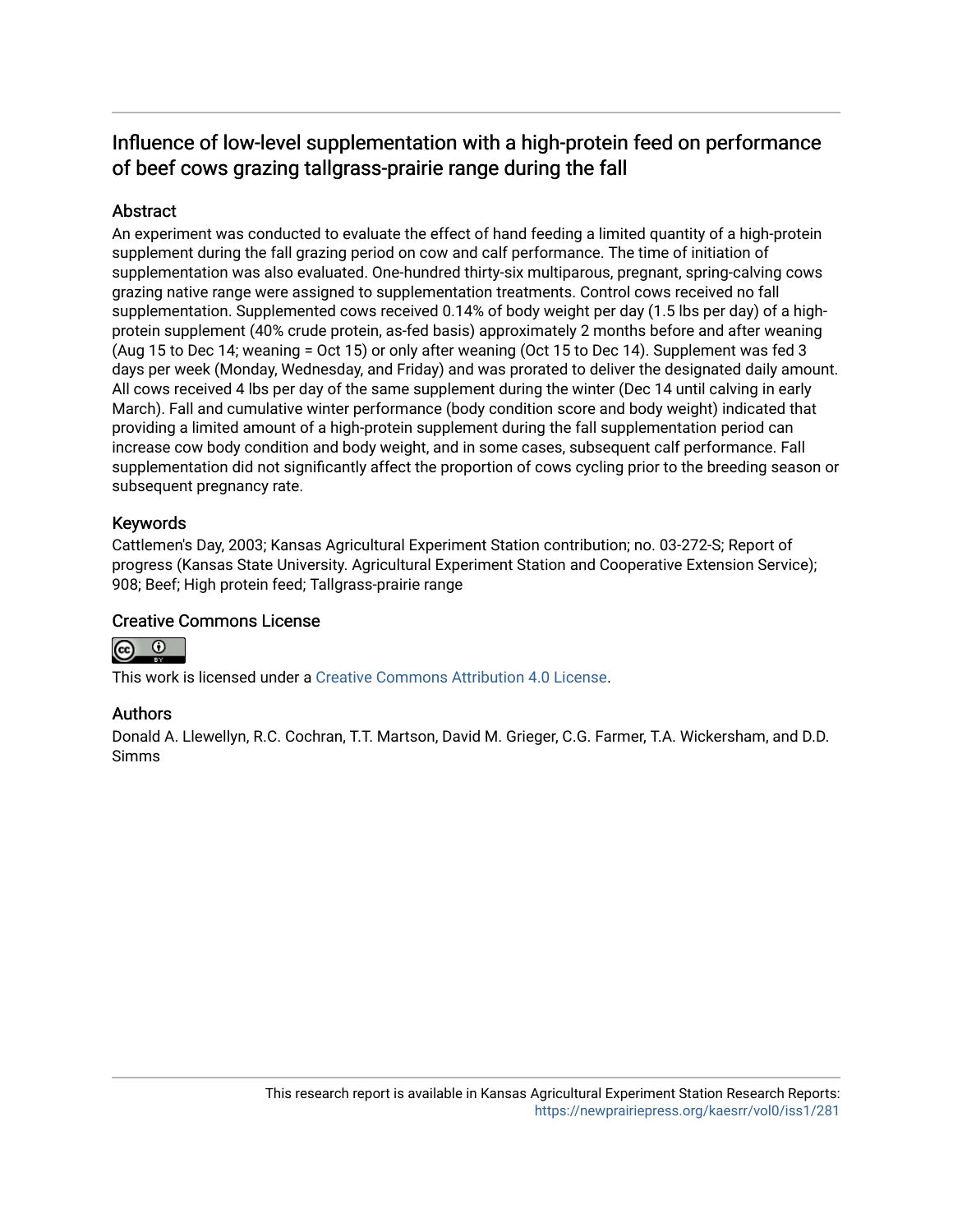#### **INFLUENCE OF LOW-LEVEL SUPPLEMENTATION WITH A HIGH-PROTEIN FEED ON PERFORMANCE OF BEEF COWS GRAZING TALLGRASS-PRAIRIE RANGE DURING THE FALL**

#### *D. A. Llewellyn, R. C. Cochran, T. T. Marston, D. M. Grieger, C. G. Farmer, T. A. Wickersham, and D. D. Simms*

#### **Summary**

An experiment was conducted to evaluate the effect of hand feeding a limited quantity of a high-protein supplement during the fall grazing period on cow and calf performance. The time of initiation of supplementation was also evaluated. One-hundred thirty-six multiparous, pregnant, spring-calving cows grazing native range were assigned to supplementation treatments. Control cows received no fall supplementation. Supplemented cows received 0.14% of body weight per day (1.5 lbs per day) of a high-protein supplement (40% crude protein, as-fed basis) approximately 2 months before and after weaning (Aug 15 to Dec 14; weaning  $=$  Oct 15) or only after weaning (Oct 15 to Dec 14). Supplement was fed 3 days per week (Monday, Wednesday, and Friday) and was prorated to deliver the designated daily amount. All cows received 4 lbs per day of the same supplement during the winter (Dec 14 until calving in early March). Fall and cumulative winter performance (body condition score and body weight) indicated that providing a limited amount of a highprotein supplement during the fall supplementation period can increase cow body condition and body weight, and in some cases, subsequent calf performance. Fall supplementation did not significantly affect the proportion of cows cycling prior to the breeding season or subsequent pregnancy rate.

#### **Introduction**

Forage quality in most of the western United States declines during the late summer and fall and is quite low as the plants reach vegetative maturity. This is especially true in the tallgrass-prairie regions that are dominated by C4 grass species. Previous research at Kansas State University has demonstrated that cattle grazing low-quality tallgrass prairie respond very positively to supplementation with ruminally degradable protein (the protein available to rumen microbes) and that the greatest efficiency is achieved from the first increments of supplemental protein. The nutrient requirements of spring-calving cows are typically lowest during the fall and it has been demonstrated that the efficiency of metabolizable energy use to promote body condition gain is greater during late lactation than during the dry period. Together, these factors may provide a unique opportunity to realize efficient range cow weight and body condition gains prior to entering the winter grazing season. This could be important for the maintenance of reproduction in beef cows in poor body condition and also could moderate subsequent winter supplement dependency by building mobilizable reserves during a period when such reserves are established efficiently. Therefore, the objective of our study was to evaluate the impact of delivering limited quantities of a hand-fed, high-protein supplement during the fall grazing period on fall and subsequent winter beef cow performance. The provision of supplement prior to weaning versus after weaning was also evaluated to determine if performance differences existed due to the time of initiation of supplementation.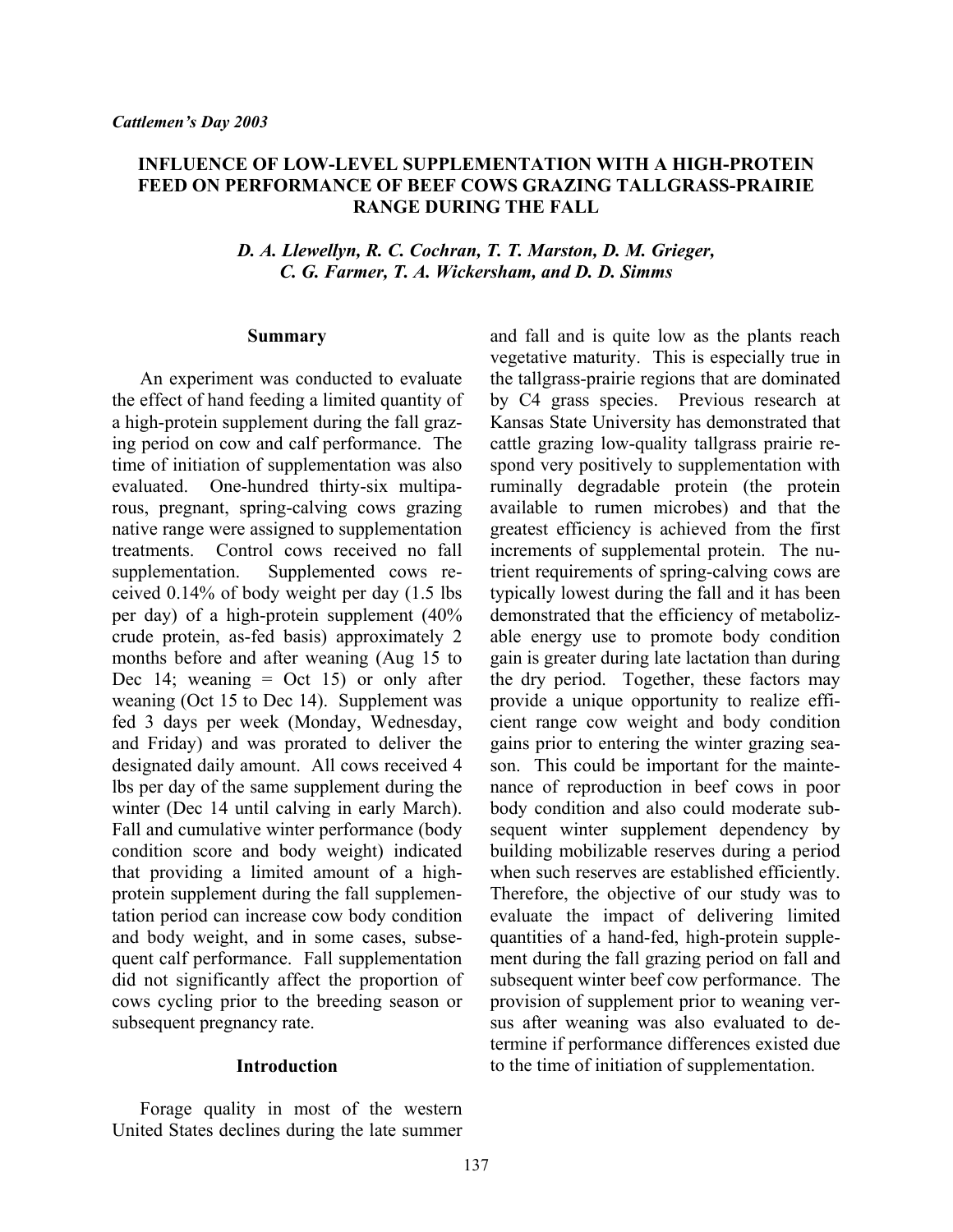#### **Experimental Procedures**

An experiment was conducted from August 15, 2001 through the beginning of the 2002 summer grazing season that used 136 mature, pregnant, spring calving Hereford x Angus cows. The treatments were as follows: 1) control with no fall supplementation; 2) fall supplementation during the entire fall grazing period, both before and after weaning (August 15 to December 14); 3) fall supplementation beginning after weaning (October 15 to December 14). Initial body weights of the cows and calves and body condition scores of the cows (1 to 9 scale) were recorded on August 14, 2001 and repeated approximately every 60 days and within 48 hours of calving. Additional body weight and condition scores of the cows and calf weights (for the 2002 calf crop) were collected at the beginning of the summer grazing season. Treatments were randomly assigned to 12 fall pastures of tallgrass prairie with 3 replications per treatment. Four groupings of the treatment/fall pasture combinations were then assigned to one of four winter pastures of tallgrass prairie (each fall treatment was represented in each winter pasture). The cattle were stratified by body condition score and pair weight and assigned to one of the three fall supplementation treatments. The pastures varied in size from 60 to 100 acres; therefore, the randomization procedure was designed to allow a consistent number of cows across treatments and a stocking rate of approximately 7.5 acres per cow/calf pair.

All fall-supplemented cows received 0.14% of their average initial body weight per day (as-fed basis) in supplement during their designated supplementation period, and all treatment groups received 4 lbs/day of the same 40% crude protein supplement in meal form during the winter grazing period (December 15 to calving). The supplement used throughout the experiment was comprised of approximately 52% cottonseed meal, 30% soybean meal, 15% sunflower meal, 2.5% molasses, and 0.5% grease. All supplementation

occurred 3 days per week (Monday, Wednesday, and Friday) and was prorated to deliver the designated daily amount. To ensure that only cows consumed the supplement fed during the period before weaning, calves were separated from their dams before bunk feeding the supplement. During the entire fall period, all cows were fed as groups in their respective pastures. On supplementation days during the winter period, cows within each of the four pastures were separated into their respective treatment groups and bunk fed their allotment of supplement. Adequate forage was available in all pastures during the course of the study, and the approximate quality of the forage available in those pastures was characterized. Five samples, randomly distributed throughout each of the experimental pastures, were collected in each time period (total samples = 160) utilizing 1.08 square foot frames (Table 1). A commercial mineral mix was provided free choice to all cattle throughout the experiment. To evaluate the effect of fall supplementation on subsequent reproductive performance, two blood samples were collected from the tail vein of each cow prior to the breeding season (May 10, 2002 and May 20, 2002) and assayed for progesterone levels to determine whether cows were cycling prior to the breeding season. Pregnancy was confirmed by rectal palpation on September 12, 2002.

#### **Results and Discussion**

Cows receiving supplement prior to weaning tended (P=0.16; Table 2) to increase in body condition a bit more than nonsupplemented cows. This observation was corroborated by a higher (P=0.03; Table 3) weight gain in that group. However, weight change in calves (Table 4) nursed by these cows during this period was not different  $(P=0.33)$ from the calves nursed by nonsupplemented cows. All cows lost body condition during the period after weaning (October 15 to December 14) even though weight gain was positive (due to growth in the products of conception).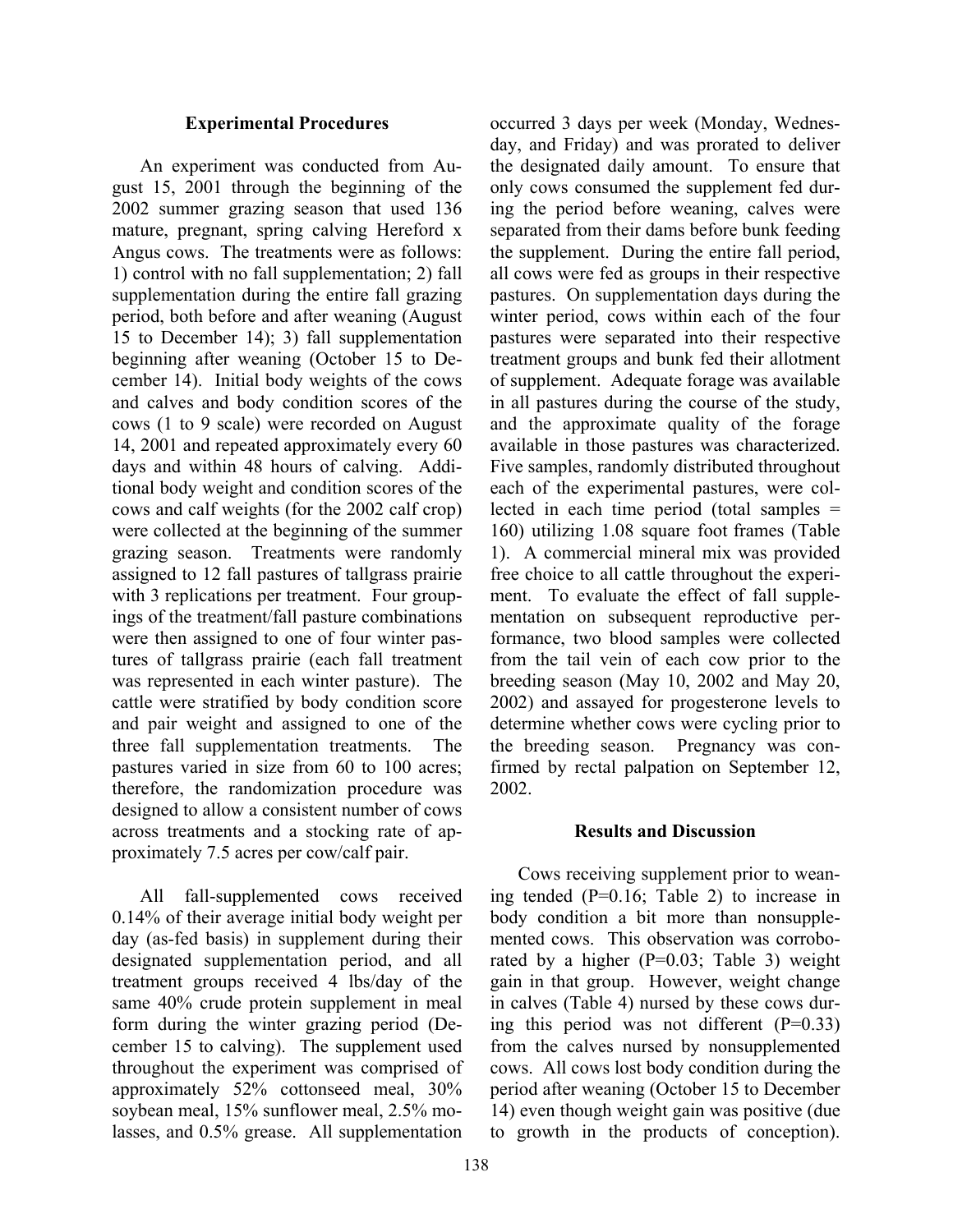Cows receiving fall supplementation lost less (P=0.02) body condition and gained more (P=0.02) weight than the control cows. Cumulative weight and body condition scores were affected as well. Weight and body condition change between the two supplemented groups was not significantly different during the period after weaning, which suggests that neither compensation nor adaptation (i.e., adaptation to having been supplemented previously) were important under these circumstances.

In contrast, at calving the cows receiving fall supplementation tended  $(P=0.12)$  to be only slightly heavier with no significant differences in body condition score when compared to the control cows. This suggests that the cows that were not supplemented during the fall exhibited some ability to compensate for the earlier nutritional restriction. No significant differences in calf birth weights were observed among the treatments for the 2002 calf crop. However, calves produced by cows that had received supplementation during the previous fall gained faster (P=0.03) than calves from control cows during the period

from birth until the start of the summer grazing season (May 20). Likewise, calves from cows that had been supplemented both before and after weaning gained faster  $(P=0.02)$  than those calves whose dams only received supplement during the period after weaning. No significant differences were observed among treatments in either the proportion of cows that were cycling prior to the breeding season or in the number of cows that ultimately became pregnant.

In conclusion, feeding beef cattle a limited amount of a high-protein supplement during the fall period can elicit positive changes in body weight and body condition scores, particularly during the period after weaning. Similarly, this practice also may positively affect the performance of calves born to these dams. However, it also appears that cows that do not receive fall supplementation have some potential to compensate during the winter if they are appropriately supplemented during that period. It seems likely that low-level fall supplementation would have greatest applicability in cows that enter the fall grazing season in a compromised state of body condition.

|                         | Nutrient <sup>a</sup>   |                  |                                                       |      |  |  |  |
|-------------------------|-------------------------|------------------|-------------------------------------------------------|------|--|--|--|
| Item                    | Organic<br>Matter       | Crude<br>Protein | Acid<br>Neutral<br>Detergent Fiber<br>Detergent Fiber |      |  |  |  |
| Tallgrass-prairie range | % of the Dry Matter --- |                  |                                                       |      |  |  |  |
| September 25            | 89.3                    | 5.48             | 68.4                                                  | 46.5 |  |  |  |
| December 10             | 89.7                    | 3.45             | 74.0                                                  | 52.4 |  |  |  |
| February 28             | 90.5                    | 3.33             | 74 4                                                  | 53.7 |  |  |  |

**Table 1. Forage Chemical Composition** 

<sup>a</sup> From analysis of hand clipped samples.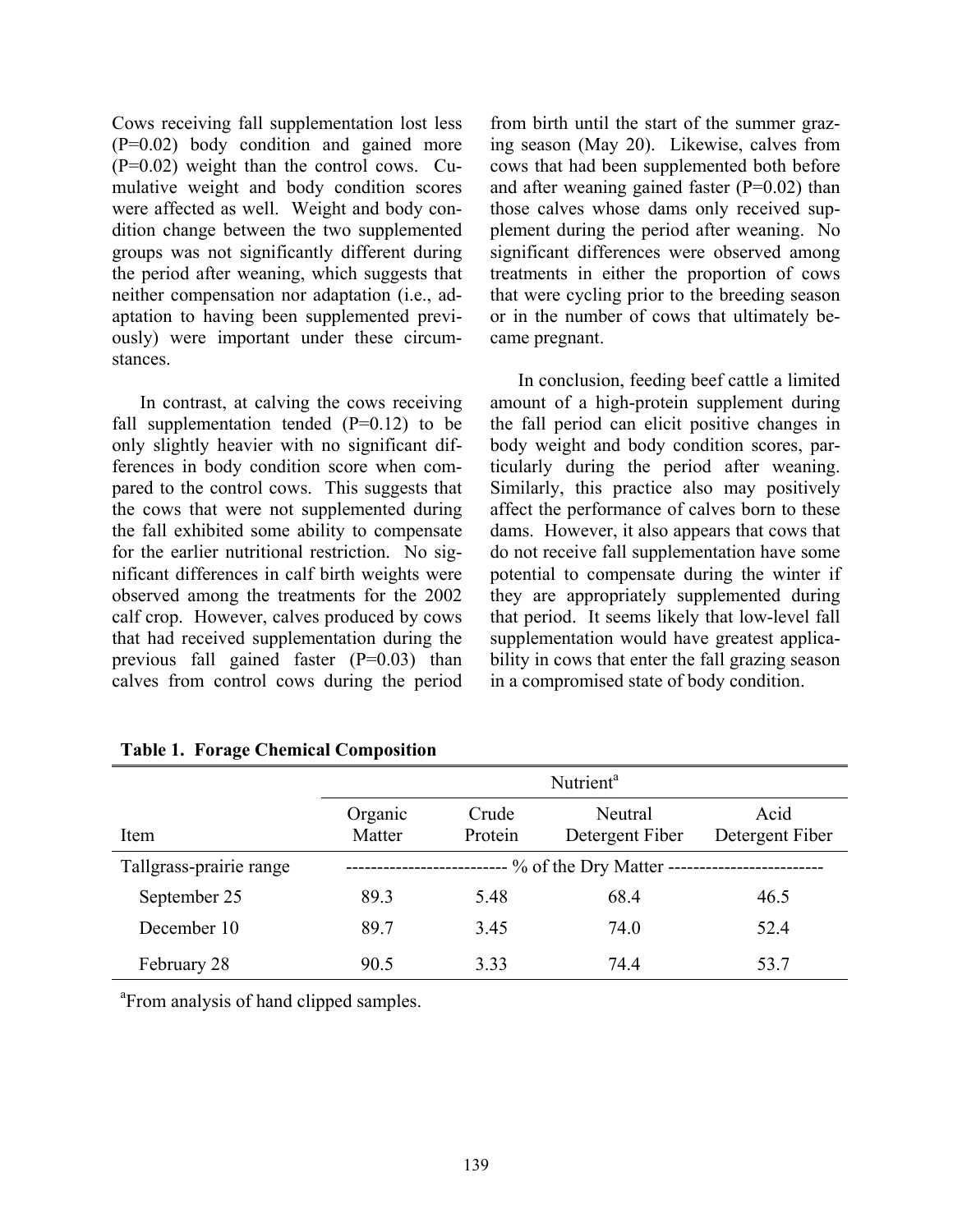|                                         |         | Supplementation                |                          |                  | Statistical Comparisons (P-values <sup>b</sup> ) |                                        |                          |  |
|-----------------------------------------|---------|--------------------------------|--------------------------|------------------|--------------------------------------------------|----------------------------------------|--------------------------|--|
| Item                                    | Control | Before<br>and After<br>Weaning | After<br>Weaning<br>Only | SEM <sup>c</sup> | <b>Before</b><br>Weaning<br>vs None              | <b>Before</b><br>and After<br>vs After | Control vs<br>Supplement |  |
| No. of cows                             | 46      | 44                             | 46                       |                  |                                                  |                                        |                          |  |
| Body condition score <sup>a</sup>       |         |                                |                          |                  |                                                  |                                        |                          |  |
| Initial                                 | 4.77    | 4.76                           | 4.76                     | 0.018            |                                                  |                                        |                          |  |
| Change before weaning,<br>Aug 14-Oct 15 | 0.42    | 0.51                           | 0.31                     | 0.075            | 0.16                                             | <b>NA</b>                              | <b>NA</b>                |  |
| Change after weaning,<br>Oct 15-Dec 14  | $-0.44$ | $-0.09$                        | $-0.11$                  | 0.089            | <b>NA</b>                                        | 0.86                                   | 0.02                     |  |
| Cumulative changes                      |         |                                |                          |                  |                                                  |                                        |                          |  |
| Aug 14-Dec 14                           | $-0.02$ | 0.42                           | 0.20                     | 0.108            | <b>NA</b>                                        | 0.19                                   | 0.04                     |  |
| Aug 14-Calving                          | $-0.15$ | $-0.01$                        | $-0.05$                  | 0.087            | <b>NA</b>                                        | 0.75                                   | 0.30                     |  |
| Dec 15-Cavling                          | $-0.14$ | $-0.43$                        | $-0.25$                  | 0.103            | NA                                               | 0.25                                   | 0.15                     |  |
| At calving <sup><math>d</math></sup>    | 4.60    | 4.75                           | 4.70                     | 0.086            | <b>NA</b>                                        | 0.74                                   | 0.28                     |  |

### **Table 2. Influence of Low-Level Fall Supplementation on Beef Cow Body Condition Scores**

 ${}^{a}$ Body condition score: 1 = emaciated; 9 = obese.

 $b_{\text{NA}}$  = not applicable. Statistical comparison under consideration was not applicable to the designated period.

 $\mathrm{c}^{\mathrm{c}}$ SEM = standard error of the mean.

 $d$ Average calving date = March 7, 2002.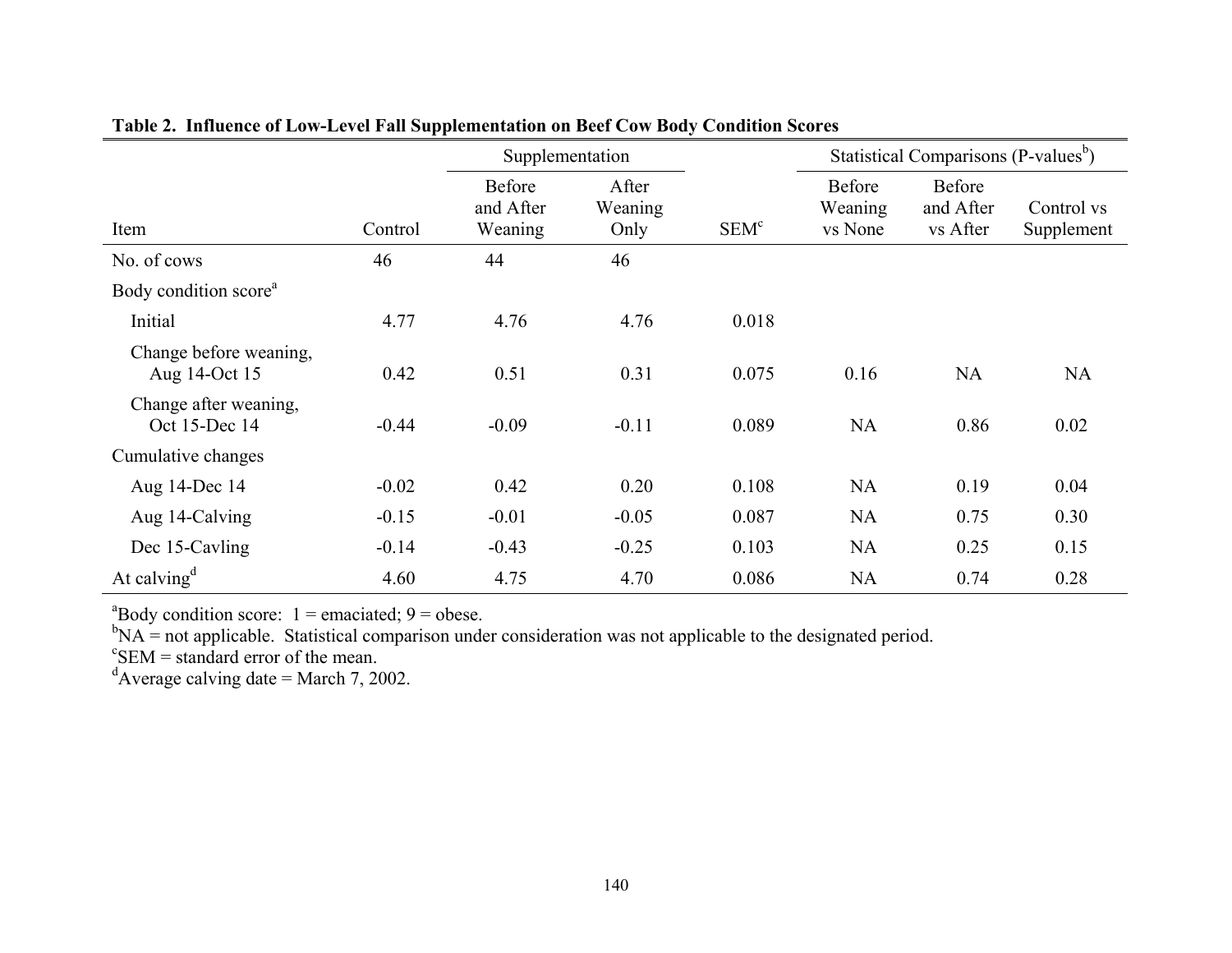|                                         |         | Supplementation                |                          |         | Statistical Comparisons (P-values <sup>a</sup> ) |                                 |                                    |  |
|-----------------------------------------|---------|--------------------------------|--------------------------|---------|--------------------------------------------------|---------------------------------|------------------------------------|--|
| Item                                    | Control | Before<br>and After<br>Weaning | After<br>Weaning<br>Only | $SEM^b$ | Before<br>Weaning<br>vs None                     | Before<br>and After<br>vs After | Control<br><b>VS</b><br>Supplement |  |
| No. of cows                             | 46      | 44                             | 46                       |         |                                                  |                                 |                                    |  |
| Body weight, lb                         |         |                                |                          |         |                                                  |                                 |                                    |  |
| Initial                                 | 1078    | 1083                           | 1083                     | 6.1     |                                                  |                                 |                                    |  |
| Change before weaning,<br>Aug 14-Oct 15 | 98      | 115                            | 86                       | 6.8     | 0.03                                             | <b>NA</b>                       | <b>NA</b>                          |  |
| Change after weaning,<br>Oct 15-Dec 14  | 30      | 60                             | 67                       | 9.3     | <b>NA</b>                                        | 0.63                            | 0.02                               |  |
| Cumulative changes                      |         |                                |                          |         |                                                  |                                 |                                    |  |
| Aug 14-Dec 14                           | 128     | 176                            | 153                      | 14.1    | <b>NA</b>                                        | 0.30                            | 0.08                               |  |
| Aug 14-Calving                          | 7       | 32                             | 18                       | 6.3     | <b>NA</b>                                        | 0.16                            | 0.05                               |  |
| Dec 15-Cavling                          | $-122$  | $-143$                         | $-135$                   | 8.9     | <b>NA</b>                                        | 0.52                            | 0.16                               |  |
| At calving <sup><math>d</math></sup>    | 1087    | 1116                           | 1100                     | 8.9     | <b>NA</b>                                        | 0.29                            | 0.12                               |  |

# **Table 3. Influence of Low-Level Fall Supplementation on Beef Cow Body Weights**

 $a<sup>N</sup>A$  = not applicable. Statistical comparison under consideration was not applicable to the designated period.

 $b$ SEM = standard error of the mean.

 $c$ Average calving date = March 7, 2002.